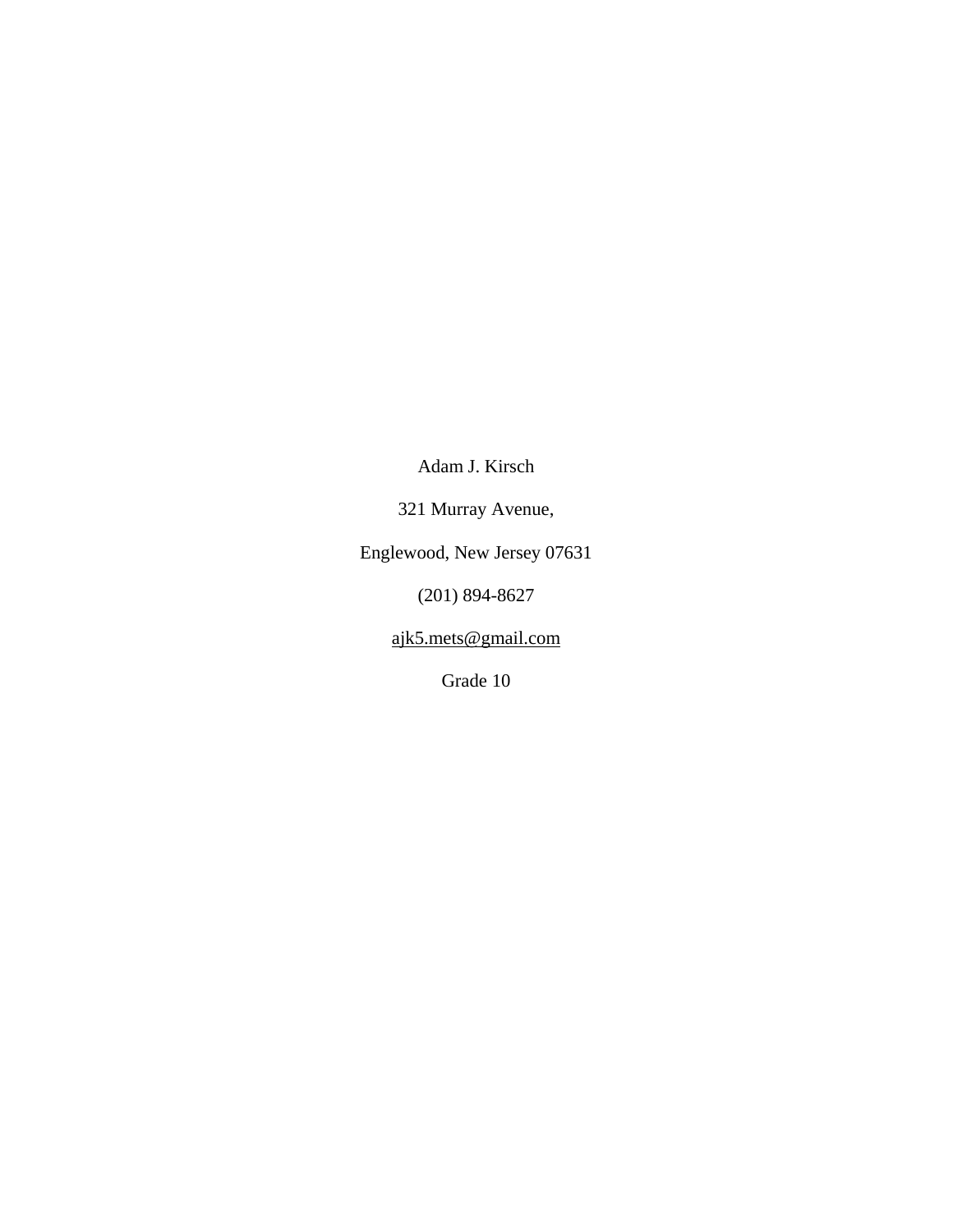## Resolve, Risk, and Reward: Latin America's Role in Developing Ballplayers

 Since its creation in the nineteenth century, baseball has been known as a uniquely American sport. However, as times have changed and the game has spread across the globe, a significant foothold has been developed in Latin America. As the sport globalizes, a unique synergy of talent and ambition has created a crucial bond between Major League Baseball and the nations of Latin America. The region is steadily producing athletes with exceptional ability who are becoming professional players, with the development of high-potential youth accelerated by baseball academies. In addition, players may go to any extent to escape the island poverty they were born into, even if doing so means embroiling themselves in controversy. What is clear, however, is that Latin America and Major League Baseball continue to build on an interaction providing dual benefits to both the organization and the area.

 In April 2007, Major League Baseball reported that 208 active players on the 30 professional teams hailed from Latin America and the Caribbean ("Record"). When considering all 849 players in the league ("Record"), this comes out to approximately one-in-four players from the region. These numbers are bolstered when players of Hispanic heritage are considered. Many of these athletes, especially from the Dominican Republic are products of baseball academies, training camp-school hybrids designed to prepare prospective Major Leaguers for their professional careers.

 Scouts are focusing their efforts increasingly on this hotbed of baseball talent. Every American major league club except for the Milwaukee Brewers operates a Latin American facility (McCalvy 5). Baseball academies are further developing the already strong pipeline of Latin American talent into the United States and Major League Baseball. One of the premier baseball academies, Puerto Rico Baseball Academy and High School (hereafter referenced as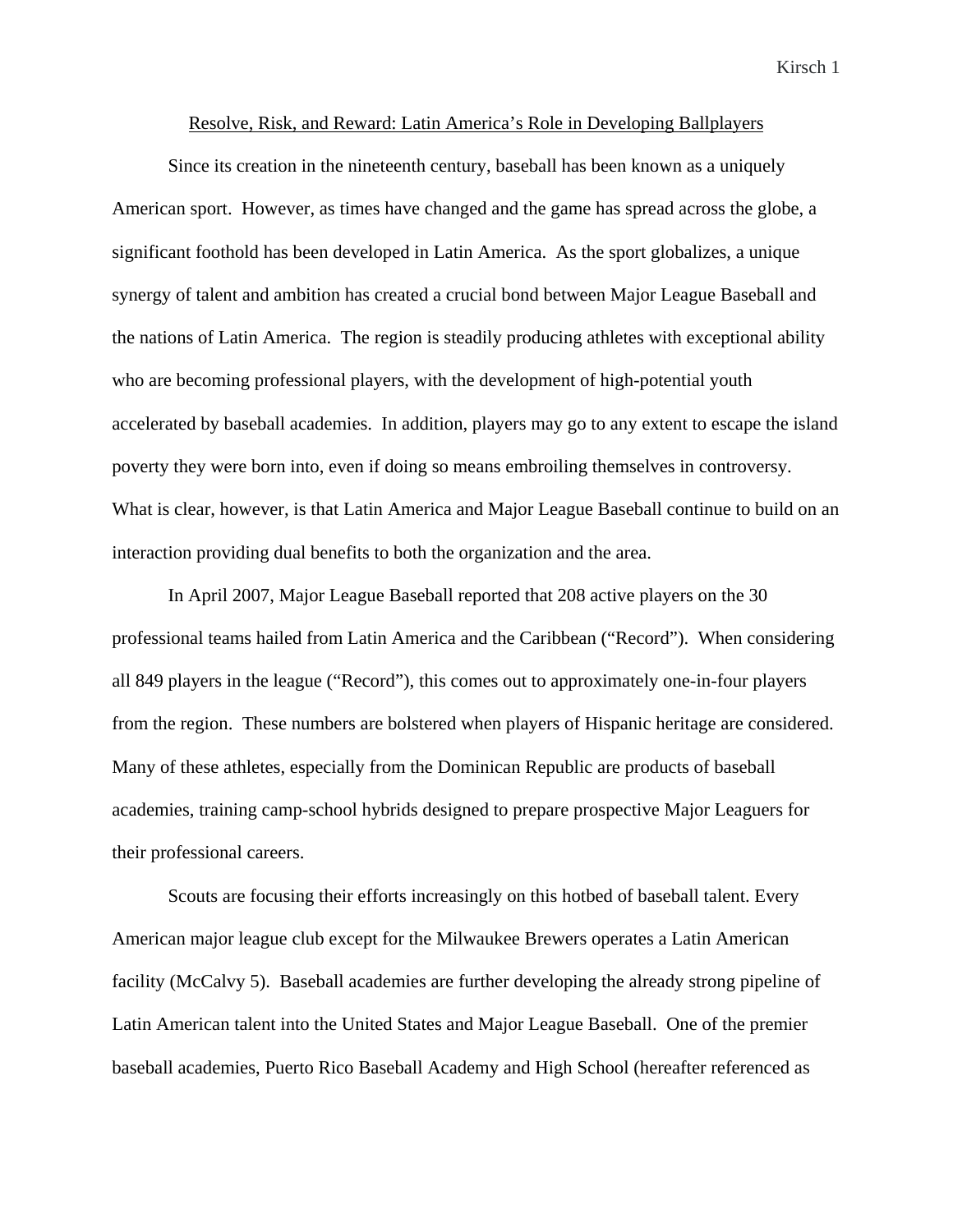"PRBAHS"), located on the grounds of Universidad del Turabo, recruits athletes seeking a road to professional baseball, generally in the United States (Hermoso 1). Schools are either dayboarding, such as the San Diego Padres' complex (detailed in Padres' Dominican Baseball Academy) or have long days like PRBAHS (Hermoso 2). Students at PRBAHS follow a curriculum similar to most American public high schools, including staples such as mathematics, foreign language (English skills are stressed, due in part to Puerto Rico being an American territory as well as the aspiration for many students to play in the United States), Spanish Language Arts, History (of Latin America, Puerto Rico, and the United States), plus sciences ("Currículo Académico"). As explained by Padres representative Cesar Rizik in Padres' Dominican Baseball Academy, the focus is on skills (including basic financial, home economic, computer, and in some programs, trade-related) that can assist players in their transition to the United States, where many will play professionally or attend college.

 Academies have specialized athletic curriculums as well. As opposed to a standard American physical education requirement, virtually all classes revolve around training for baseball ("Currículo Deportivo"). Positional fundamentals and fitness are emphasized ("Currículo Deportivo"). The sports component of the learning program is rounded out with classes in fields such as sports psychology and health, as Rizik notes in Padres' Dominican Baseball Academy.

 PRBAHS Founder Edwin Correa, a former Major League pitcher whose career was ended by an arm injury, hoped to provide an opportunity to play professionally to the dedicated youth of Puerto Rico. Many industry professionals, including Correa and MLB pitcher Javier Vasquez feel Puerto Ricans are too often being overlooked by professional franchises in favor of Dominicans spawned from numerous Major League academies. This is attributed to the fact that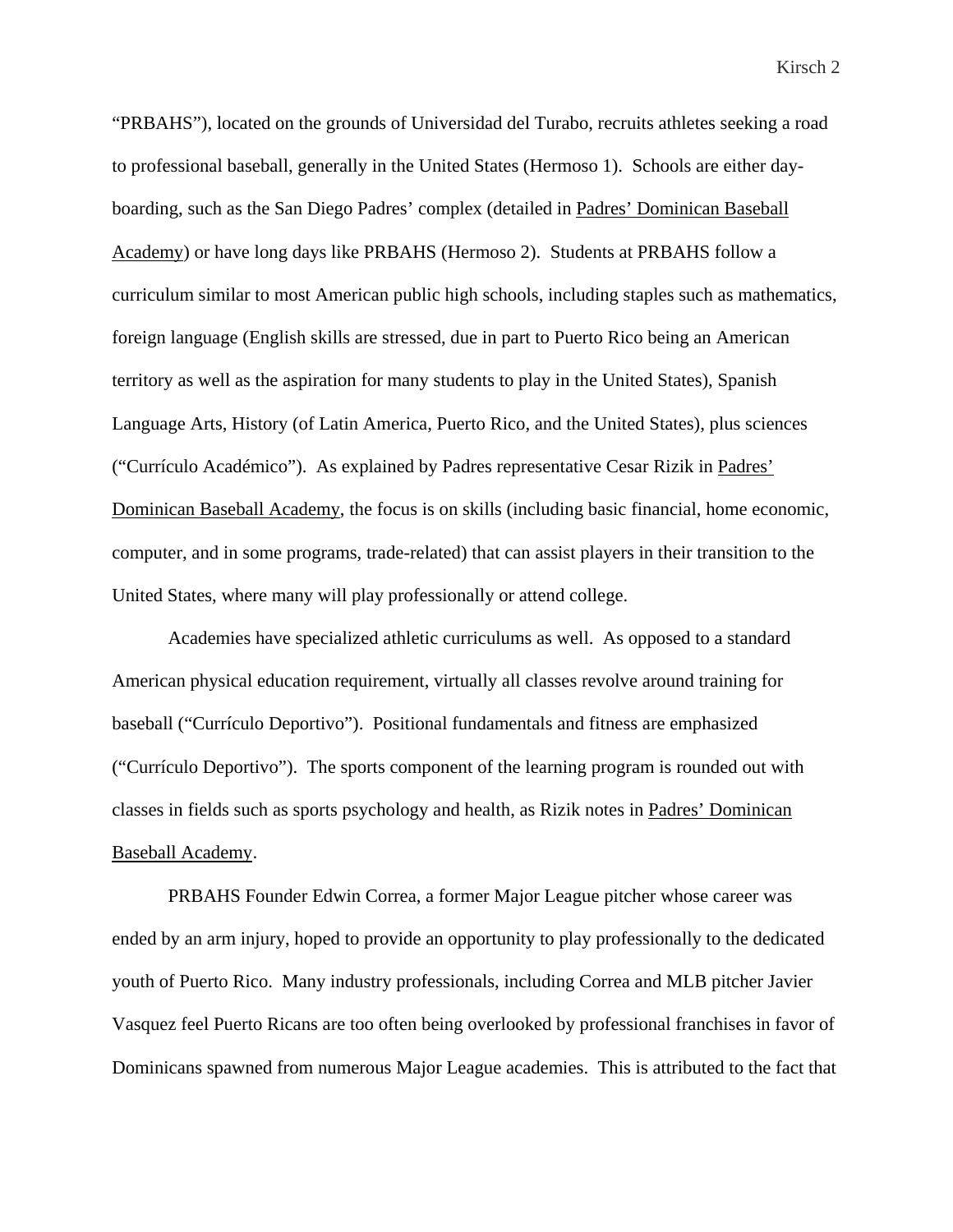Dominicans are not restricted by American policies, whereas Puerto Ricans are forced to abide by the rules of the United States preventing them from entering baseball before the age of eighteen (Hermoso 1). Dominicans may sign at sixteen with a Major League franchise, when they generally enroll in the team's academy (Farrey 10). Scouts identify and sign the most promising prospects as soon as possible, launching the careers of student-athletes (Maguire and Bale 194). This allows them an extended career in the Major Leagues before retirement, earning money from signing bonuses, contracts, and hopefully enough to benefit their family and community (Mosher "Hotbed" 23-28).

 Often, MLB players are happy to encourage the academy system that brought them fame. Baseball schools receive donations and guest lectures from professional athletes. For example, PRBAHS is supported by prolific current and former players, including All-Stars Carlos Delgado and Javier Vasquez, as well as two-time American League MVP Juan Gonzalez (Hermoso 2). Numerous former Major Leaguers now operate baseball schools, particularly in the Dominican Republic, where they may affiliate with a team to prepare the next generation of MLB athletes (Wendel 187).

 Perhaps former Puerto Rico Baseball Academy and High School star Ibrahim Lopez summed up the baseball academy system best when he stated that the schools "[prepare students for Major League Baseball] but also prepares [them] if [they] don't get there" (qtd. in Hermoso 2).

 Major League Baseball is buying into the profitability of the academy system. In 2003, Puerto Rico Baseball Academy and High School received a \$200,000 sponsorship from Major League Baseball (Hermoso 1). In Compton, California, Major League Baseball opened an American academy inspired by the Latin American model in 2006 ("MLB"). The primary goal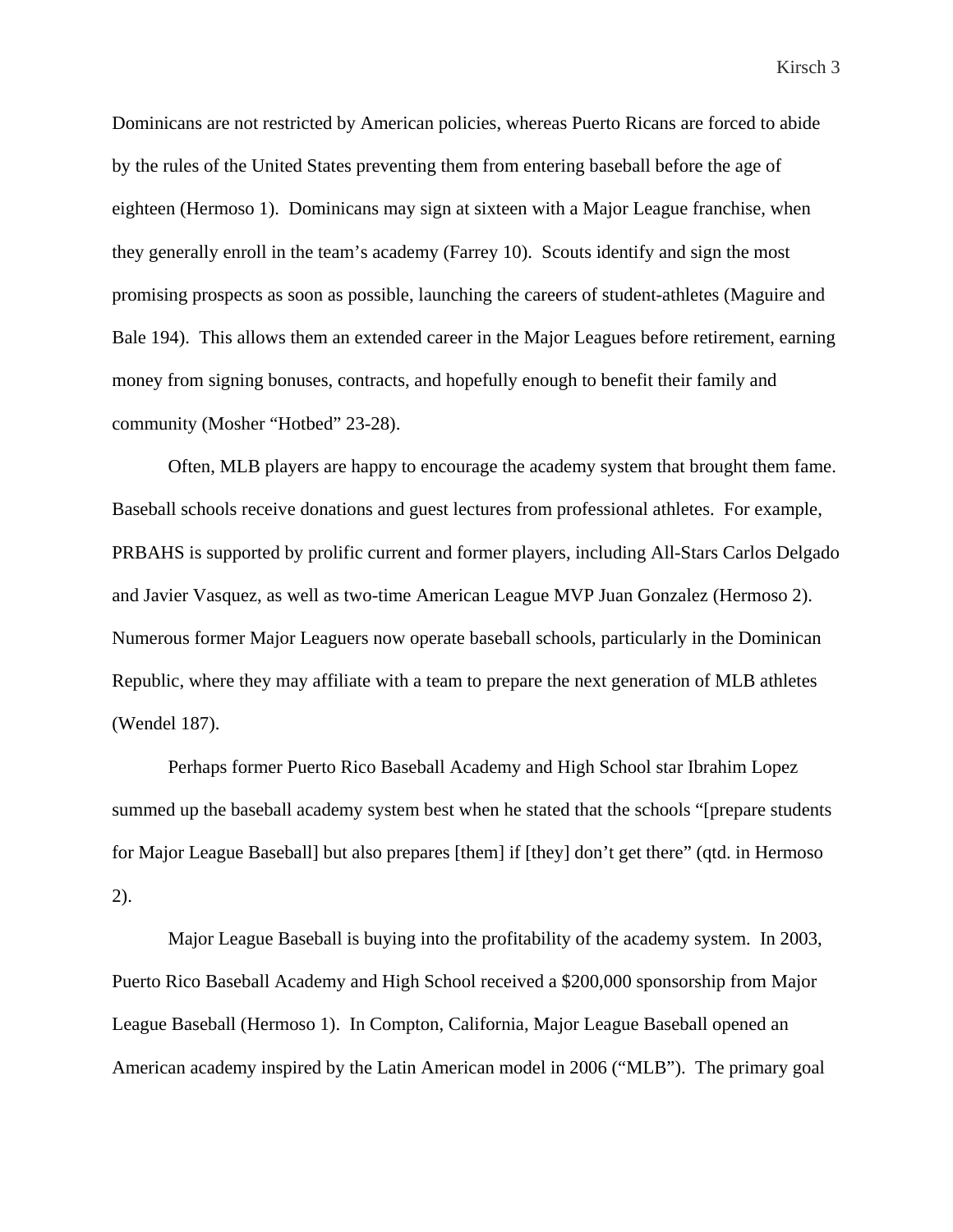is to introduce baseball to underprivileged, inner-city youth, but scouts will have a role at the new facility ("MLB"). The academy method's success in cultivating high-caliber talent has led to other modified adoptions of the system. Asian teams such as Japan's Hiroshima Tokyo Carp have built academies to lure skilled Hispanics into the eastern hemisphere (Ruck 200). Evidently, the academy method of recruiting future professionals is a benefit to franchises scouting talent globally. In addition, through baseball academies, many underprivileged yet athletically gifted youth are able to achieve an education, and, if they are lucky, a career, that would otherwise be out of reach.

 Regardless of whether or not they came up through academies, Latin Americans have consistently dominated baseball at its highest levels. In the inaugural World Baseball Classic (with stricter drug testing policies than the MLB), a 2006 international tournament of players from around the globe, six of the sixteen teams were from Latin America, with all except for Panama advancing to the quarterfinals ("World"). In the Olympics, Cuba has won five medals, three of them gold, since the sport's addition to the Olympic program in the 1992 Barcelona Games ("Olympic"). Therefore, throughout history, Latin American players have risen to the pinnacle of the competition both in the United States and around the world.

 However, some critics of the explosions of Latino talent consider the relative ease of acquiring performing-enhancing drugs in these developing nations and the territory of Puerto Rico. Approximately half of the players suspended to date for doping offenses were born in Latin America, mostly from the Dominican Republic and Venezuela, the former having the distinction of more baseball academies than any other Spanish-speaking nation (Farrey 18). It is unclear whether the steroid use is from miscommunication over supplement legality (Stark 8) or a result of the "cheat or lose" mentality haunting Major League Baseball (Fainaru-Wada and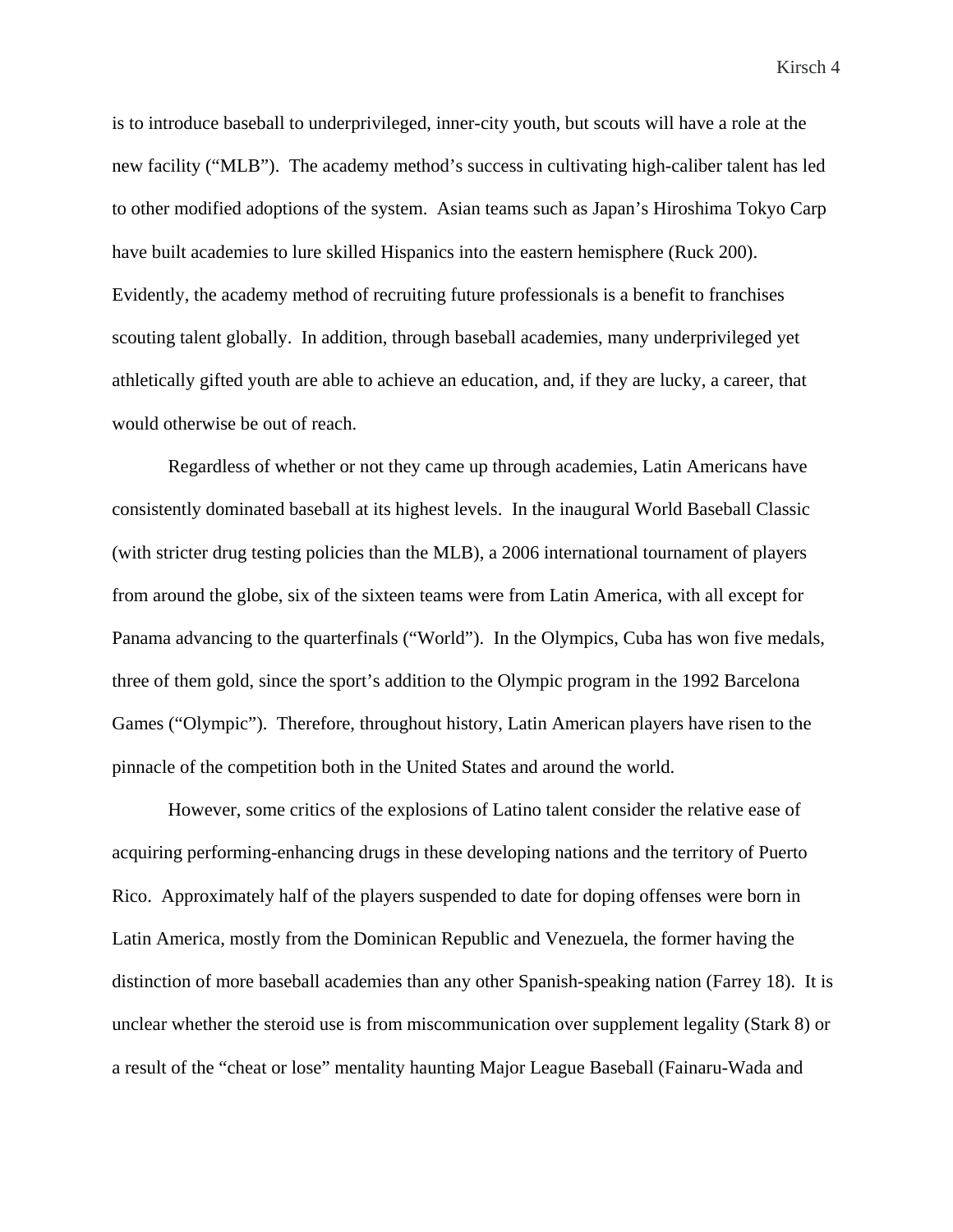Williams 18). As testing standards are raised and flaws are eliminated, these numbers should become lower.

 Steroids are incredibly easy to acquire in the Dominican Republic; finding them juxtaposed on shelves with vitamins and nutritional supplements at pharmacies is common. In the nation, testosterone and other performance enhancers can be purchased legally, and the supposedly-restricted anabolic substances are left in plain view of customers (Pesca 8). The laissez-faire approach to regulating substances in the Dominican Republic has resulted in trainers from the nation associated with MLB players being implicated in steroid scandals. Major League Baseball has held Angel Presinal, trainer to dozens of professional players, including recently revealed steroid user Alex Rodriguez, at arm's length for his apparent role in supplying drugs legal in his home country of the Dominican Republic, but frowned upon in America (Fish 12).

 Similarly accessible are amphetamines, commonly called "greenies" (Sokolove 78). Players desperate to escape the island's poverty will go to great lengths, and these stimulants are not disapproved of nearly as much as anabolic performance enhancers. In baseball since their inception, amphetamines were anything but rare in the clubhouses of American professional teams (Sokolove 78-79) until they were banned in 2006 (Crasnick 16). Rampant abuse in Latin America (Klein 84), where they are legally available over-the-counter (Frias 12) is a concern. An Atlanta Braves executive, Dario Paulino, "estimates that forty percent of the Dominican players signed by major league teams have used amphetamines (Frias 75) to endure schedules similar to the grueling 162 game MLB season. To prevent Latin American players both from failing drug tests and exposing themselves to harmful side effects, recent initiatives are targeted at educating players (Frias 74). For example, players can check supplement legality by calling a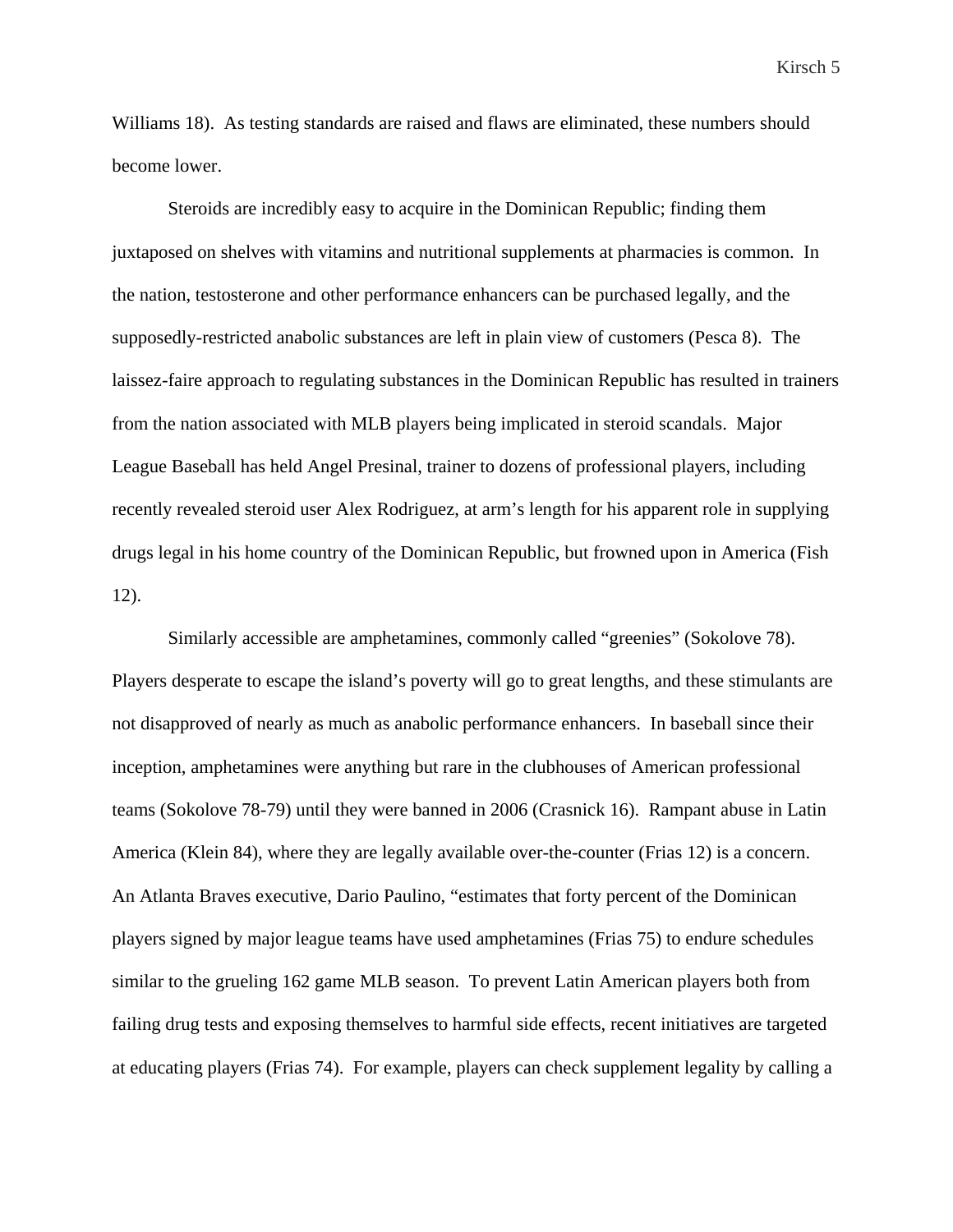hotline set up by Major League Baseball (Stark 1). If the MLB effort to combat drugs permeating the game in Latin America is successful, the profit opportunities in the region will only continue to abound.

 Another criticized fact is that some players, such as former MLB All-Star Adrian Beltre, have lied about their age in order to join a Major League franchise faster, circumventing age limits ("Baseball" 16). In 2001, even a Little Leaguer-tuned MLB prospect, Danny Almonte admitted doing so to better his chances of playing professional baseball (Mosher "Innoncence" 4). However, when the socioeconomic background of these individuals is examined, it is evident why they make this decision.

 A family of four in the Dominican Republic has an average annual per capita income of \$2,000 USD ("Re: Latin America and Baseball). When a young Latin American with baseball talent makes the decision to play at an elite level, the result of career shapes his entire community. As Dr. Stephen Mosher of Ithaca College, a leading professor of sport studies wrote,

 [Latin American prospects] dream of being able to afford food for their extended family and shoes for their feet and maybe, if they're lucky, a cinderblock house. Fame and glory or even an elementary school education would be extras (Mosher, "Innocence" 26).

Signing bonuses and professional contracts provide these athletic boys from poverty-stricken families with a windfall while pursuing an opportunity to make a living in the United States playing baseball. Players hoping to follow in the footsteps of NL MVP Roberto Clemente , who died in a plane crash bringing supplies to impoverished regions of Nicaragua (Maraniss 292, 331) are too often willing to take any risk, bodily or career-wise in order to reach the Major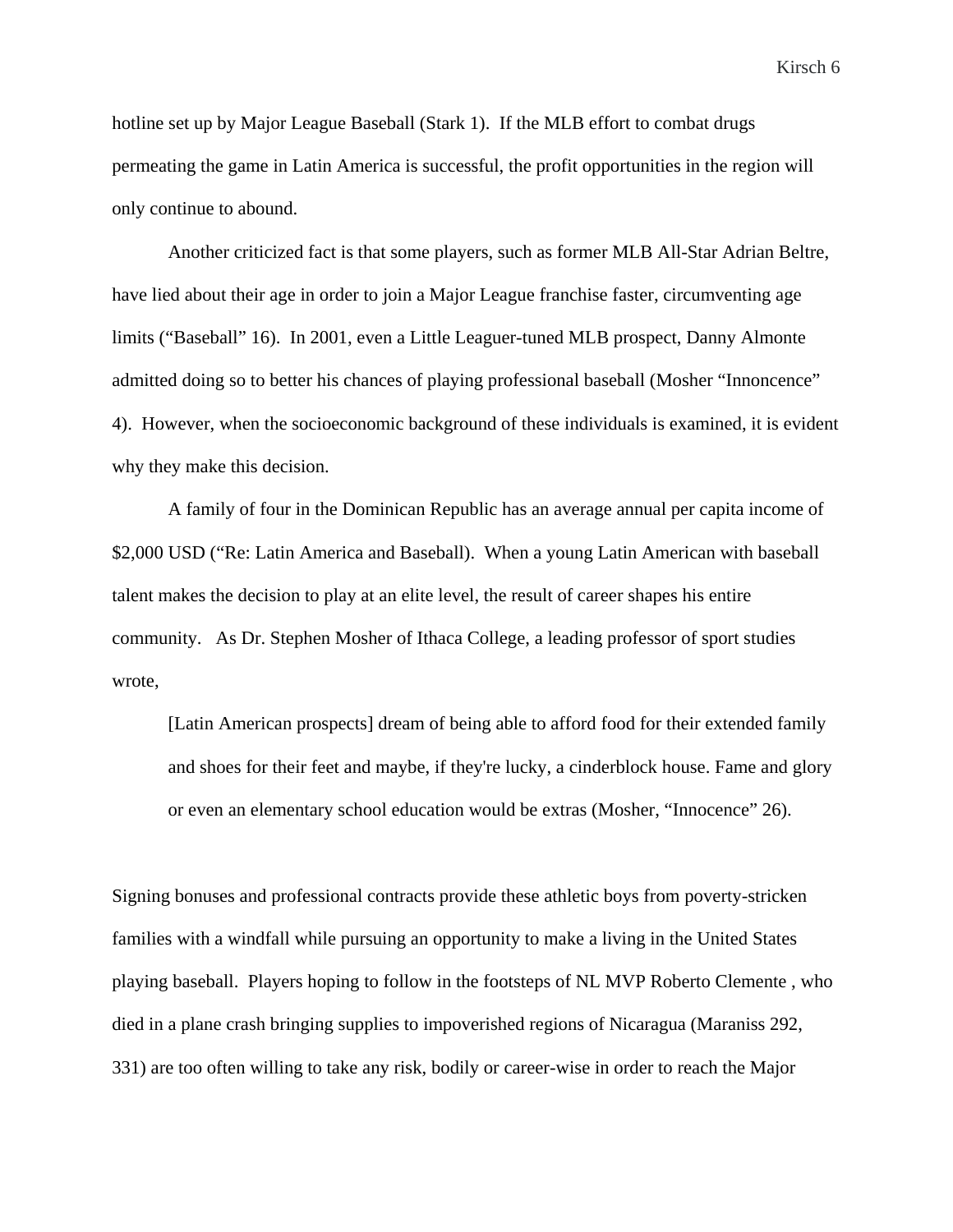Leagues sooner and provide for their extended families, and if possible their community at large. Too often, these players are blamed by the media for participating in controversy-inciting behavior ("Re: Latin America and Baseball"), when their decisions were, in a way, made for them. If anyone was told one lie or a single injection, coupled with unbelievable athletic talent and training, could launch their family, and, if they are lucky, their community, out of poverty, who would not jump at such an opportunity? It is this ultimatum that drives many Latin American players to baseball, which has become embedded in their culture as a pseudo-savior.

Years ago, baseball was only America's game. Today, the sport is played internationally. Latin America, however, is set apart as an enclave of talent where players have much more than their egos on the line. For many of these players, it is their ambition and aptitude that, if they make it professionally, represents the future of their family and community. Through globalization, Major League Baseball has generated profit through the systematic scouting and development of the region's many capable athletes. As players enter baseball academies, learn life skills, and battle the temptations of drugs and deceit, a unique cultural tapestry is generated. In their rush to "escape the island," players hope by sliding into home plate in America they can slide their families out of poverty and into security back home. As Latin Americans use the sport to stay in their homes, Major League Baseball is able to use Latin America to stay in the black. It is this give-and-take that connects the region with the sport of baseball to create a relationship based on resolve, risk, and reward.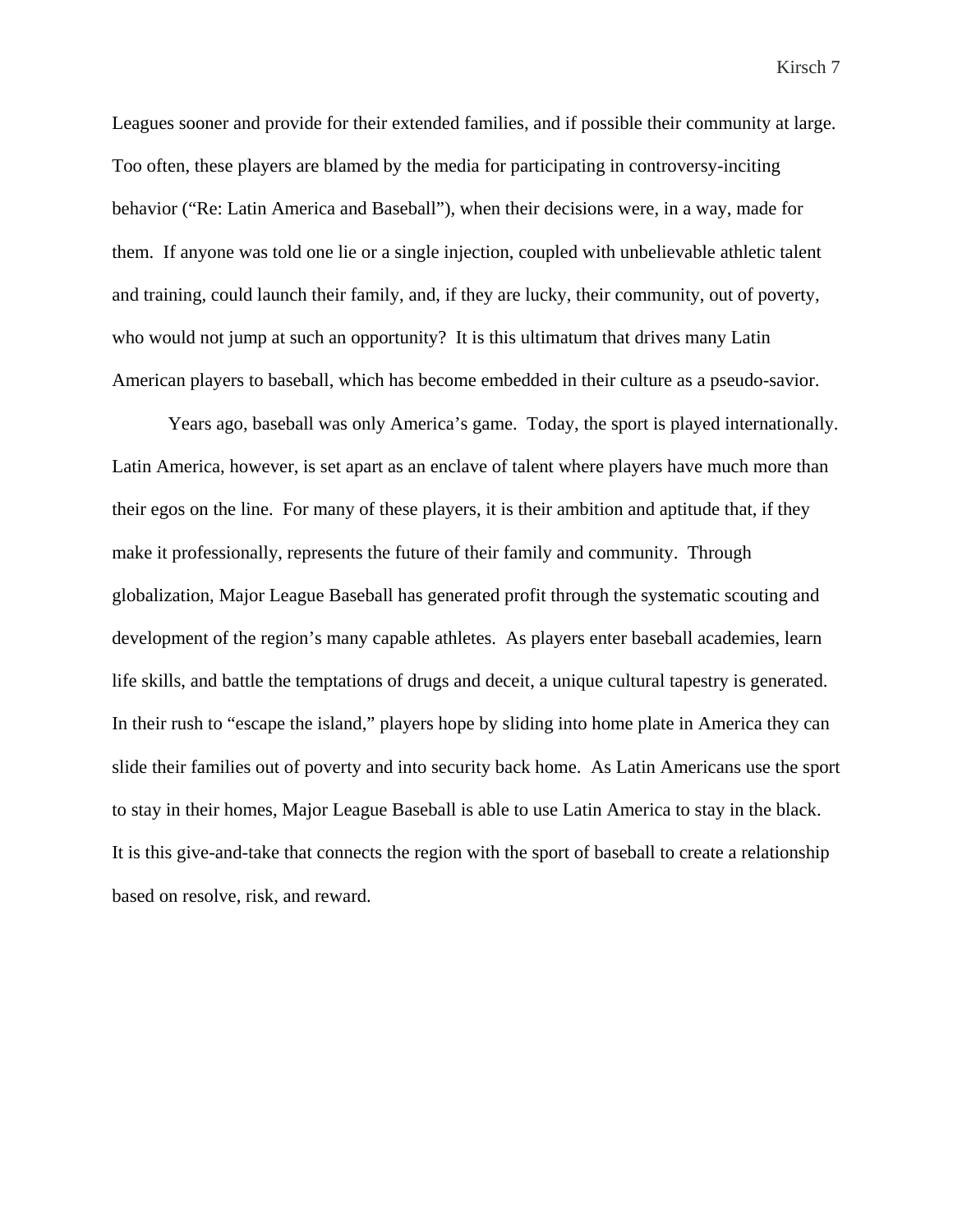## Works Cited

Associated Press. "Baseball Providing New Life for Latins." Sports Illustrated 27 Nov. 1999. 2 Apr. 2009

<http://sportsillustrated.cnn.com/baseball/mlb/news/1999/11/27/latins\_baseball\_ap/>.

- "Calendario." Puerto Rico Baseball Academy and High School. Oct. 2008. 2 Apr. 2009 <http://www.prbahs.org/cms\_admin/files/calendario.pdf>.
- Crasnick, Jerry. "Kicking Amphetamines." ESPN. 17 Jan. 2006. 02 Apr. 2009 <http://sports.espn.go.com/mlb/columns/story?columnist=crasnick\_jerry&id=2289509>.
- "Curriculo Academico." Puerto Rico Baseball Academy and High School. 2 Apr. 2009 <http://www.prbahs.org/>.
- "Curriculo Deportivo." Puerto Rico Baseball Academy and High School. 2 Apr. 2009 <http://www.prbahs.org/>.
- Cyphers, Luke, and Jorge Arangure Jr. "It's Not All Sun and Games." ESPN. 12 Mar. 2009. 02 Apr. 2009 <http://sports.espn.go.com/espnmag/story?id=3974952>.
- Fainaru-Wada, Mark, and Lance Williams. Game of Shadows: Barry Bonds, BALCO, and the Steroids Scandal that Rocked Professional Sports. New York: Gotham, 2006.
- Farrey, Tom. "Results: Dominicans Fail More Tests than U.S. Players." ESPN. 14 Apr. 2005. 02 Apr. 2009 <http://sports.espn.go.com/mlb/news/story?id=2033711>.
- Fish, Mike. "Presinal's Past Makes MLB Wary About His Present." ESPN. 14 Feb. 2007. 02 Apr. 2009 <http://sports.espn.go.com/mlb/news/story?id=2763252>.
- Frias, Carlos. "Baseball and Amphetamines." Palm Beach Post 2 Apr. 2006. 2 Apr. 2009 <http://www.palmbeachpost.com/sports/content/sports/epaper/2006/04/02/PBP\_AMPHE  $T_{0402.html}$ .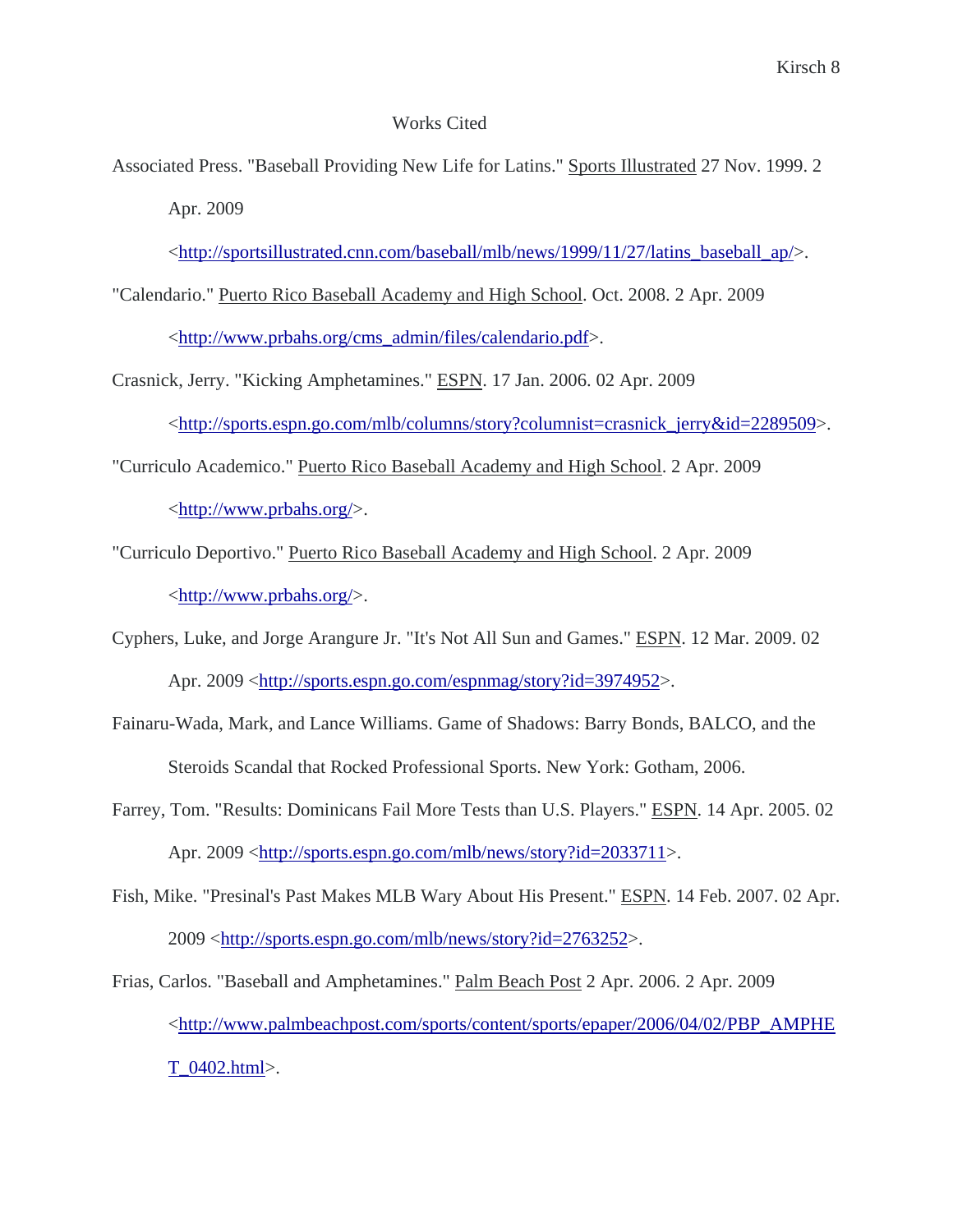- Hermoso, Rafael. "Baseball and Books." New York Times 13 Apr. 2003, sec. 8: 1-1. 13 Apr. 2003. 2 Apr. 2009 <http://www.nytimes.com/2003/04/13/sports/baseball-baseball-andbooks.html>.
- Klein, Alan M. Sugarball: The American Game, the Dominican Dream. New York: Yale UP, 1993.
- Maguire, Joseph A., and John Bale. The Global Sports Arena: Athletic Talent Migration in an Interdependent World. London: F. Cass, 1994.
- Major League Baseball. "MLB opens first Baseball Youth Academy in Compton, California." Press release. MLB.com. 28 Feb. 2006. 2 Apr. 2009

<http://mlb.mlb.com/news/press\_releases/press\_release.jsp?ymd=20060228&content\_id= 1328050&vkey=pr\_mlb&fext=.jsp&c\_id=mlb>.

Major League Baseball. "Record 246 Players Born Outside the U.S." Press release. Mets.com. 3 Apr. 2007. Major League Baseball. 2 Apr. 2009

<http://newyork.mets.mlb.com/news/press\_releases/press\_release.jsp?ymd=20070403&c

ontent id=1877328&vkey=pr\_mlb&fext=.jsp&c\_id=mlb>.

- Maraniss, David. Clemente: The Passion and Grace of Baseball's Last Hero. New York: Simon & Schuster, 2006.
- McCalvy, Adam. "Brewers May Re-open Dominican Camp." Brewers.com. 12 Jan. 2009. Major League Baseball. 2009

<http://milwaukee.brewers.mlb.com/news/article.jsp?ymd=20090112&content\_id=37409 07&vkey=news\_mil&fext=.jsp&c\_id=mil>.

Mosher, Stephen D. "A Hotbed of Talent, but not for Little League." ESPN. 15 Aug. 2001. 02 Apr. 2009 <http://espn.go.com/moresports/llws01/s/2001/0815/1239786.html>.